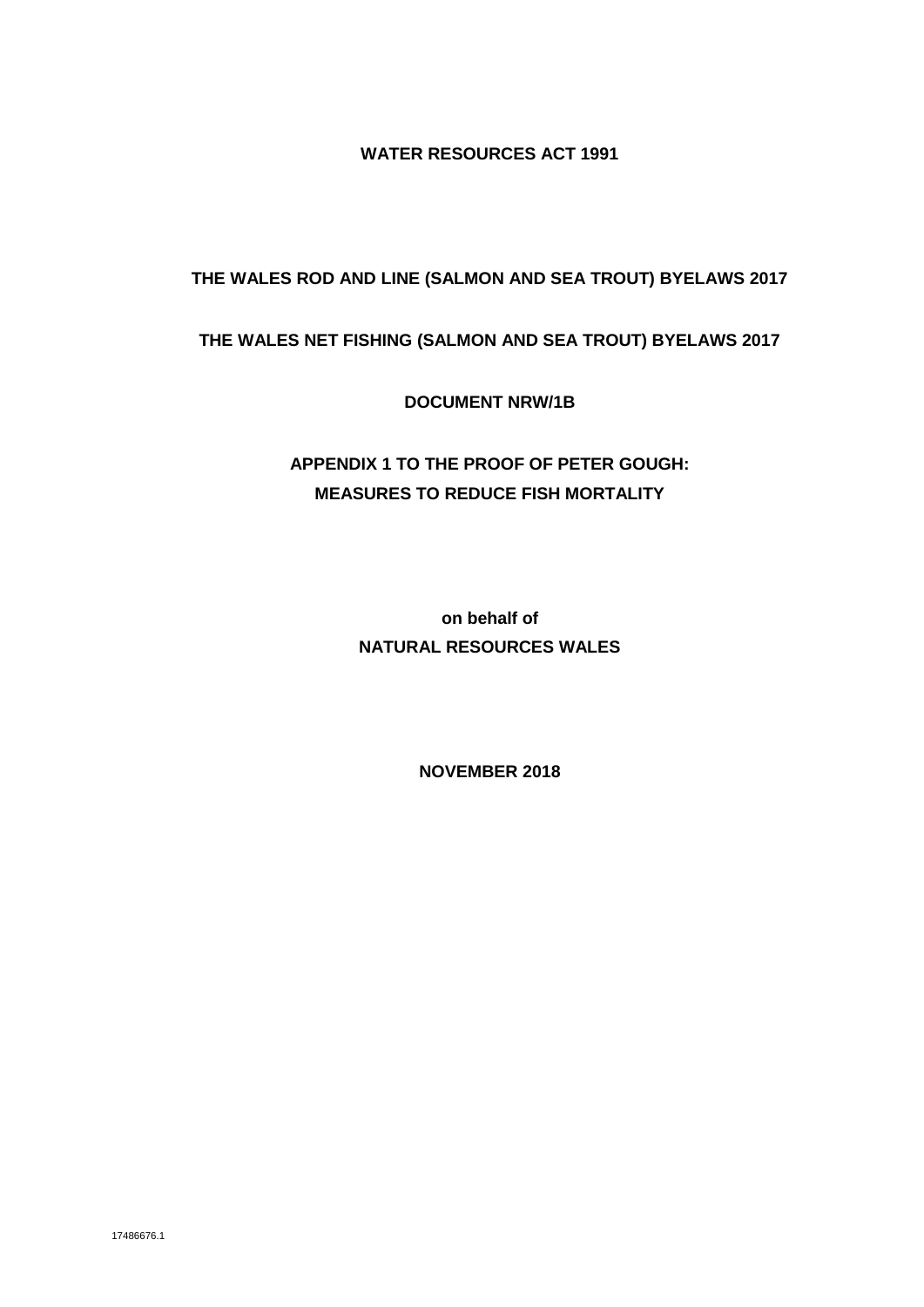## **1 Introduction**

- 1.1 The Wales Rod and Line (Salmon and Sea Trout) Byelaws 2017 and the Wales Net Fishing (Salmon and Sea Trout) Byelaws 2017 (together the **All Wales Byelaws**) are proposed by Natural Resources Wales (**NRW**) to form part of a suite of measures to reduce fishing mortality.
- 1.2 This document sets out other measures which are either in progress or proposed. Further measures are also discussed in the evidence of Robert Vaughan<sup>1</sup>.

# **2 Net Limitation Order**

2.1 Net Limitation Orders (**NLOs**) regulate the number of net fishing licences issued for fishing in the public net fisheries around the Welsh coastline and estuaries. They are set under the Salmon and Freshwater Fisheries Act 1975 and last for a period of up to 10 years. The 'All Wales NLO'<sup>2</sup> comprises 13 different fisheries fish in 10 river estuaries and caps the total number of licences at 45.

## **Table 1** - **Licences available under the All Wales NLO**

|                |                   | <b>Number of</b> |
|----------------|-------------------|------------------|
|                | <b>Instrument</b> | licences         |
| <b>Fishery</b> | type              | available        |
| <b>Teifi</b>   | Draft             | 3                |
| Teifi          | Coracle           | 12               |
| Tywi           | Draft             | 3                |
| Tywi           | Coracle           | 8                |
| Taf            | Coracle           | 1                |
| Nevern         | Draft             | 1                |
| Taf            | Wade              | 1                |
| Cleddau        | Compass           | 6                |
| Dyfi           | Draft             | 3                |
| Mawddach       | Draft             | 3                |

 $2$  LEG/30.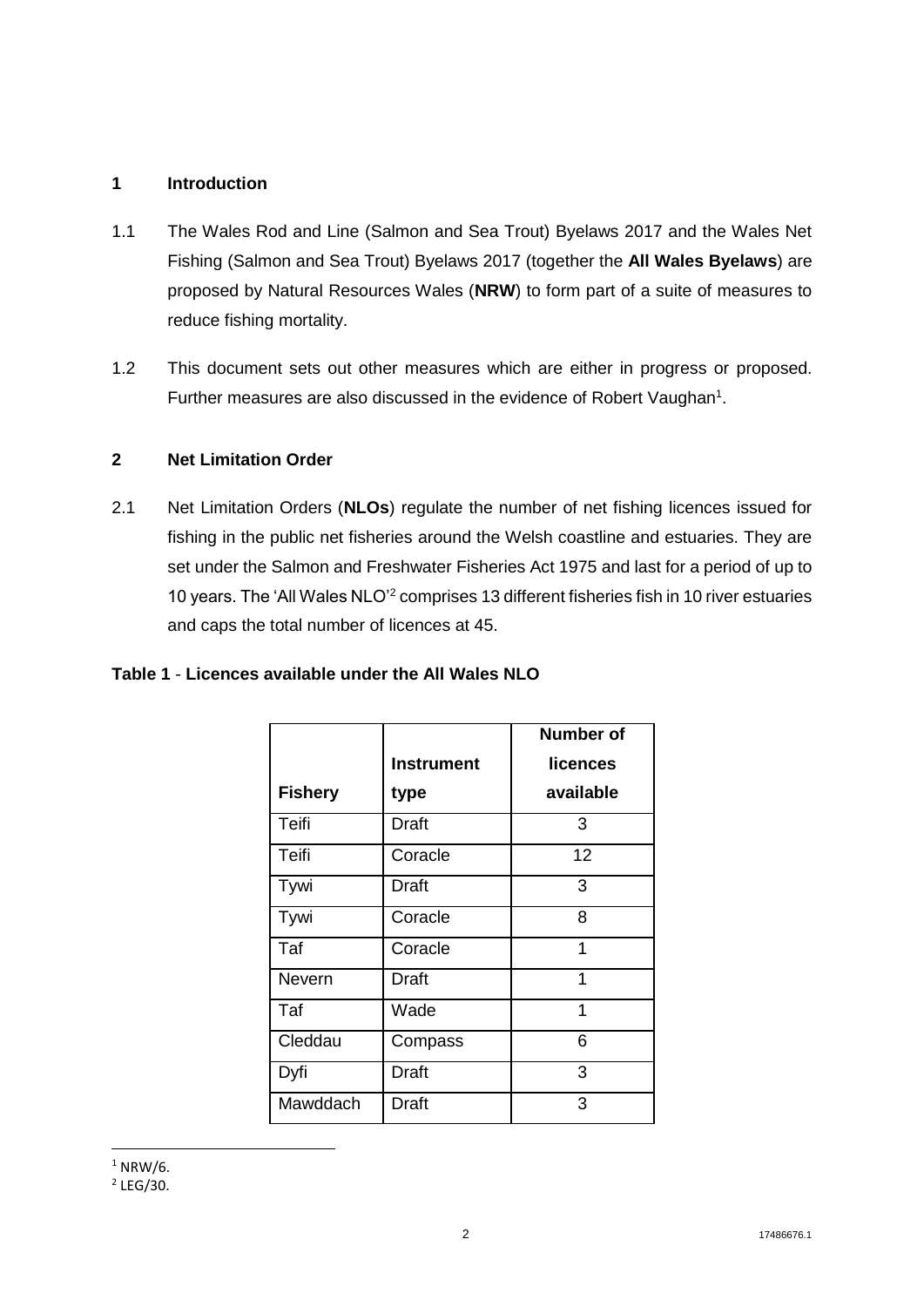|                |                   | <b>Number of</b> |
|----------------|-------------------|------------------|
|                | <b>Instrument</b> | licences         |
| <b>Fishery</b> | type              | available        |
| Dysynni        | <b>Draft</b>      |                  |
| Conwy          | Draft             | 3                |
| Glaslyn        | Draft             |                  |
| Total          |                   | 45               |

- 2.2 Salmon and sea trout are caught in a variety of nets and instruments in the estuaries of Wales, comprising coracle, compass, seine, wade and hand-held lave nets. Some of these may be unique to Wales and are regarded by some to have cultural and heritage significance.
- 2.3 Controlling net exploitation of salmon and sea trout, can be achieved through two principal routes: NLO and byelaws. The effectiveness of an NLO in reducing exploitation can be limited due to the time taken to effect changes such as reducing the number of licences available within fisheries<sup>3</sup>. Previous experience has proven that reductions in the number of licences being fished can take some considerable time to take effect as fishermen may elect not to leave the fishery for a considerable time, whilst byelaws can offer more immediate options. Following consultation with WG an approach was agreed to maintain the number of licences available and to control exploitation through a series of byelaws.
- 2.4 Although byelaws are the main tool for controlling exploitation, renewal of the NLO remains important as this is the mechanism to ensure there is no uncontrolled growth in the number of licences issued for the public fisheries. Accordingly, NRW advertised the new NLO – maintaining the current number of net licences - for a 12-week period (from 1 August 2017 until 24 October 2017).
- 2.5 The NLO was advertised and promoted on NRW's web site and communicated in writing to all existing netsmen. Additionally, meetings were held in Dolgellau (for netsmen in North Wales) and at Wolfs Castle (for netsmen in South West Wales).

**.** 

<sup>&</sup>lt;sup>3</sup> If an NLO reduces the number of available licences, and a licence holder objects, WG must hold a public inquiry before confirming the NLO.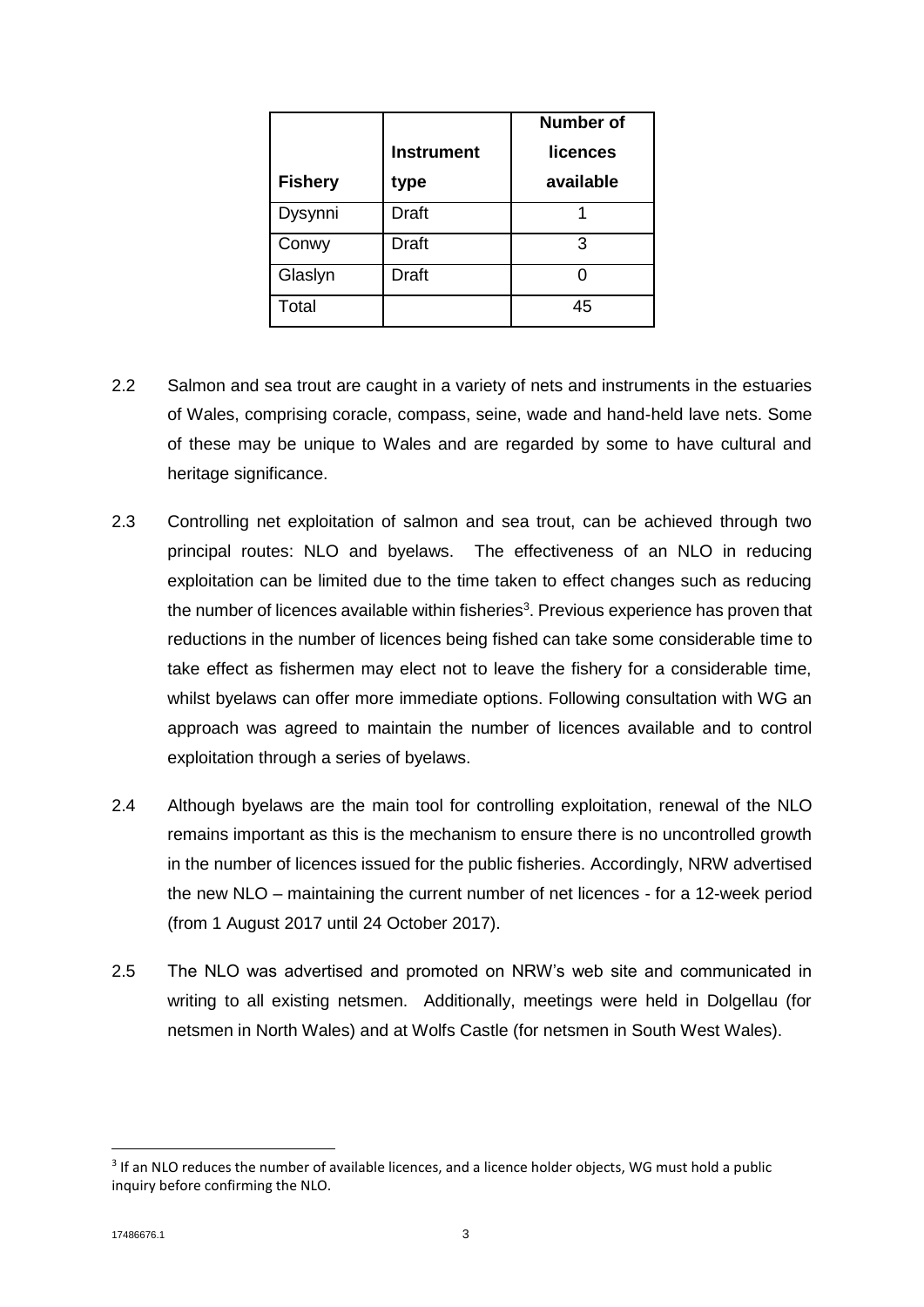- 2.6 The NLO proposed no changes to the number of licences available in each of the net fisheries.
- 2.7 It did however:
	- 2.7.1 change the 'qualification' period from 2 to 1 years in the Tywi coracle and Teifi seine net fisheries. This is the period for which the NRW net licencing officer must give preference when allocating licences. This will bring these fisheries in line with all the other net fisheries in Wales.
	- 2.7.2 Clarify boundaries on the Tywi seine net, Dyfi seine net and Cleddau compass net fisheries (there were no changes to the physical extent of the fisheries, which replaced simple descriptions, that included marker posts, with 10 figure grid references)
- 2.8 Receiving no objections, we applied to WG on 1st November 2017 for confirmation of the new Order. The Order was signed by the Cabinet Secretary on 15th January 2018.
- 2.9 Overall therefore, the number of fishermen who may be licenced is regulated through the NLO that caps licence numbers, and the means of fishing to licence netsmen and season durations are regulated thought e byelaws.

#### **3 Cross Border Byelaws**

- 3.1 The Dee, Wye and Severn are Cross border Rivers, with parts in both England and Wales.
- 3.2 Cross border fishing controls are more complex than others as they require consideration by another jurisdiction to ensure the approach is mirrored on both sides of the border. However, it has previously been agreed with the Environment Agency (**EA**) that Natural Resources Wales takes the catchment lead for migratory fisheries matters on the Dee and Wye catchments, whilst the Environment Agency takes a lead for the River Severn.
- 3.3 To ensure an integrated catchment approach both NRW and the EA have independently consulted on identical byelaw measures for the rivers Dee and Wye. NRW advertised and carried out its consultation on byelaws for the Welsh jurisdictional areas of the Dee and Wye between the 13 November 2017 and 5 February 2018, and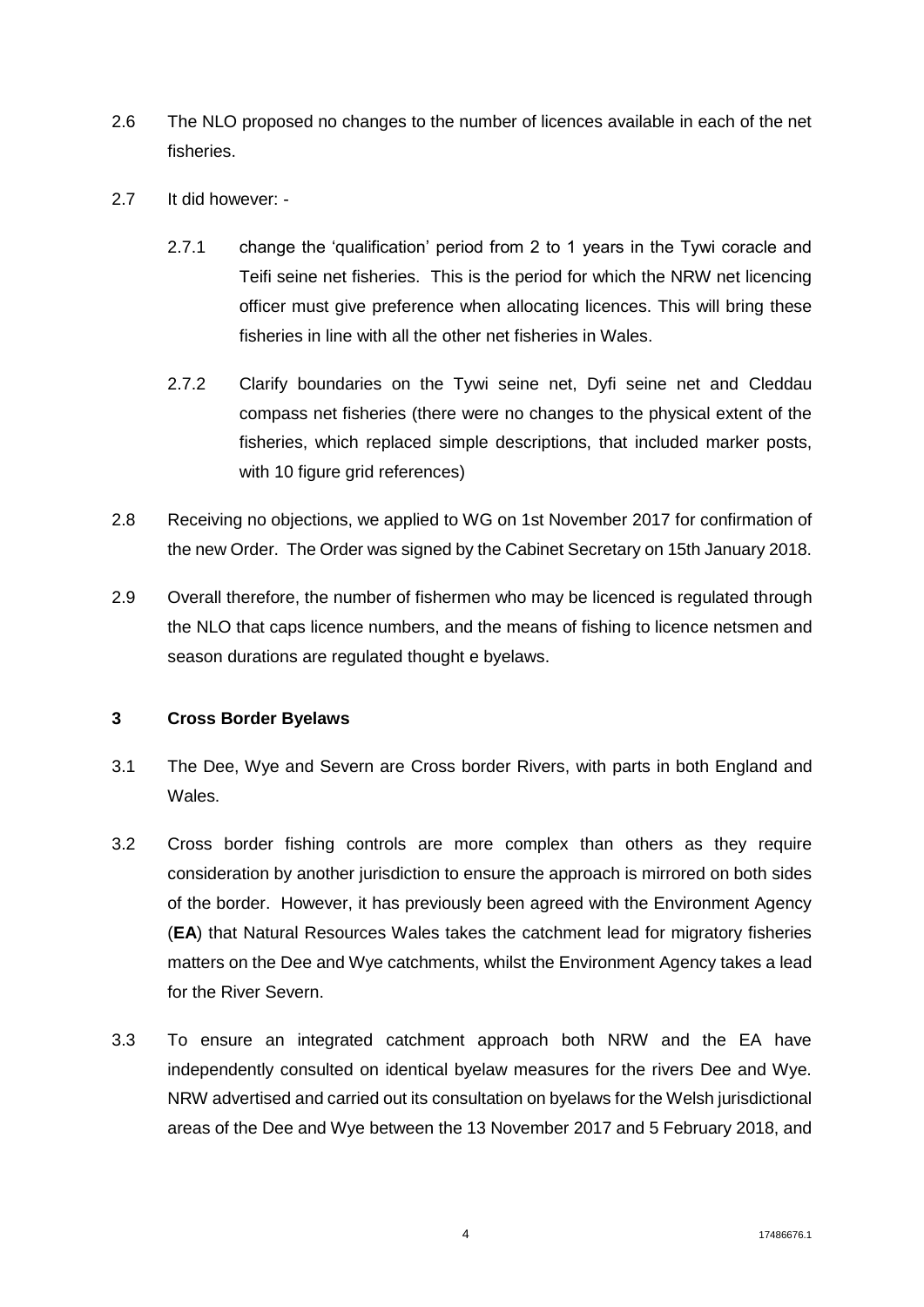the EA carried out a concomitant consultation, with identical proposals, for their jurisdictional area.

- 3.4 The proposals for the cross-border Dee and Wye are in line with the proposed All Wales Byelaws. The proposal is for a package of measures lasting for 10 years on the Dee, with a mid-term review, and for a shorter 3-year package on the Wye to expire on the 31st December 2021 which would be synchronous with existing Wye C&R byelaws.
- 3.5 The proposals are summarised below:

| <b>Byelaw</b>              | Proposal                                                 |
|----------------------------|----------------------------------------------------------|
| Catch and release with rod | Statutory C&R fishing on the River Dee only,             |
| and line (salmon)          | as extensive measure is already in place on              |
|                            | the Wye until 2021.                                      |
| Size limit (sea trout)     | 60cm maximum size limit for sea trout on the             |
|                            | Dee and Wye (commensurate with the 'All                  |
|                            | Wales' approach)                                         |
| No Bait fishing            | No bait fishing with worm for salmon on the              |
|                            | Dee (this is already a permanent byelaw                  |
|                            | requirement on the Wye)                                  |
|                            |                                                          |
|                            | No bait fishing for sea trout before 1 <sup>st</sup> May |
| <u>Hooks</u>               | Barbless or de-barbed hooks only (Dee and                |
|                            | Wye). This is commensurate with the 'All                 |
|                            | Wales' approach.                                         |
|                            |                                                          |
|                            | Single barbless hook (<8mm gape) only for                |
|                            | bait fishing for sea trout (Dee only).                   |
|                            | Restriction on treble hooks on flies                     |
|                            | (maximum 7mm gape) for salmon and sea                    |
|                            | trout (Dee and Wye).                                     |
|                            |                                                          |
|                            |                                                          |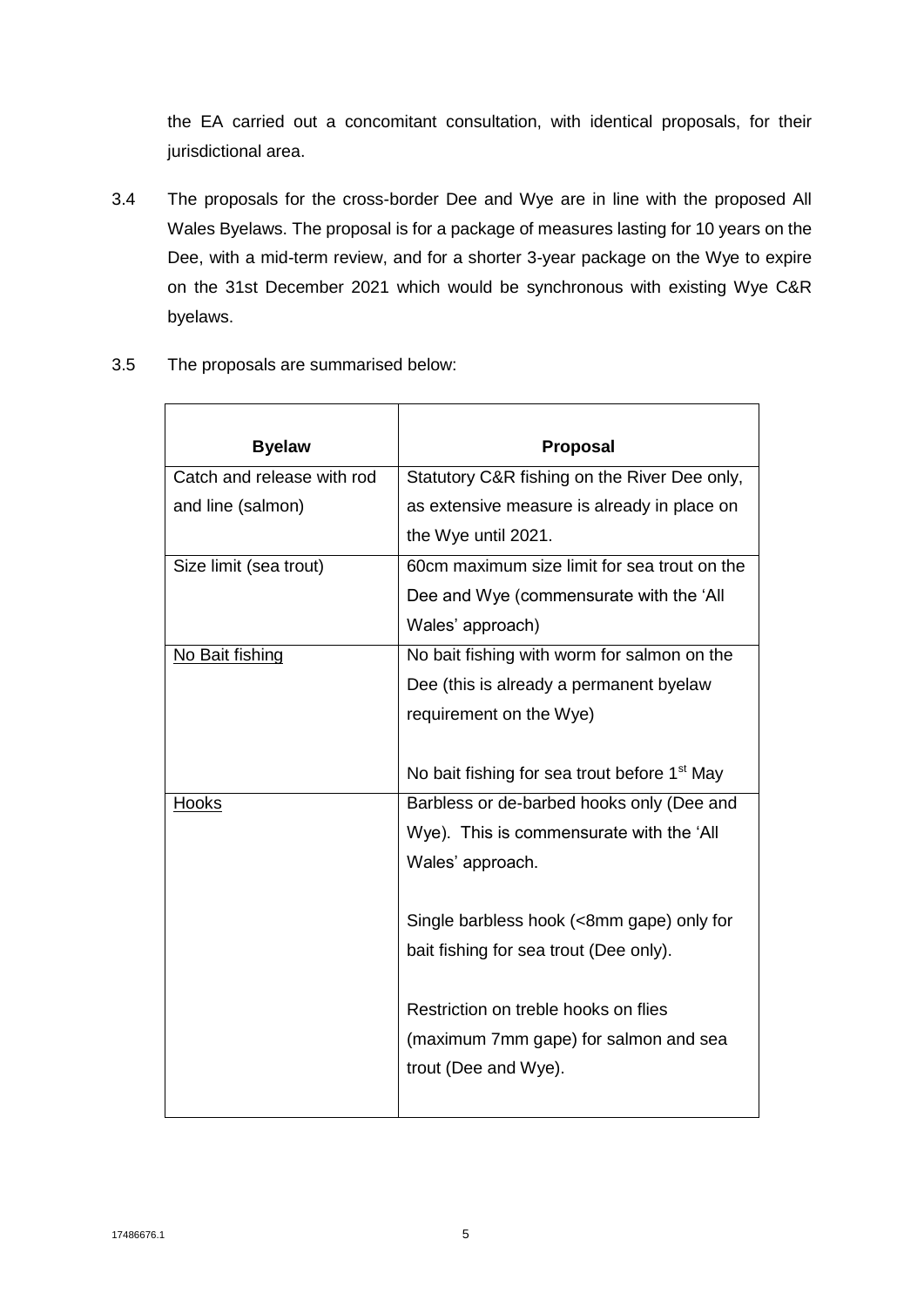| <b>Byelaw</b> | <b>Proposal</b>                              |
|---------------|----------------------------------------------|
|               | Single hook on lures (maximum gape           |
|               | 13mm), except for plugs where up to 3 single |
|               | hooks can be used. (Dee and Wye)             |
|               |                                              |

3.6 It should be noted that a submission to Welsh Government for approval of the proposed cross-border Dee and Wye byelaws cannot be made prior to confirmation of the All Wales Byelaws. This is because both sets of cross-border byelaws would be dependent on amendments made by the 'All Wales Byelaws' to the earlier and substantive 1995 Welsh Fishing Byelaws.

#### **3.7 Severn in Wales**

- 3.8 In August 2017, we launched our consultation on catch controls, but this excluded the cross-border rivers with England.
- 3.9 In June 2018, we carried out a further consultation on the Welsh parts of the crossborder River Severn, and this concluded in September. The Environment Agency has carried out a matching consultation on the English parts of the Severn catchment as part of their catch control proposals. In this way, we can jointly seek to ensure that integrated solutions are rolled-out on the river. We recognise the need for a fully integrated approach for our border rivers, we are working together with the Environment Agency to ensure that this happens in a practical and sensible way.
- 3.10 The byelaws jointly proposed will apply to the catchment of the River Severn and include: -
	- 3.10.1 Require all salmon to be returned before the 16th June
	- 3.10.2 Prohibition of bait fishing before 16th June
	- 3.10.3 Prohibition of some fishing hooks and trebles when fishing for salmon and sea trout
- 3.11 The byelaws are intended to protect vulnerable stocks, while maintaining many of the important benefits associated with the fisheries. It is our intention to apply for confirmation of both sets of cross-border byelaws i) Wye and Dee and ii) Severn in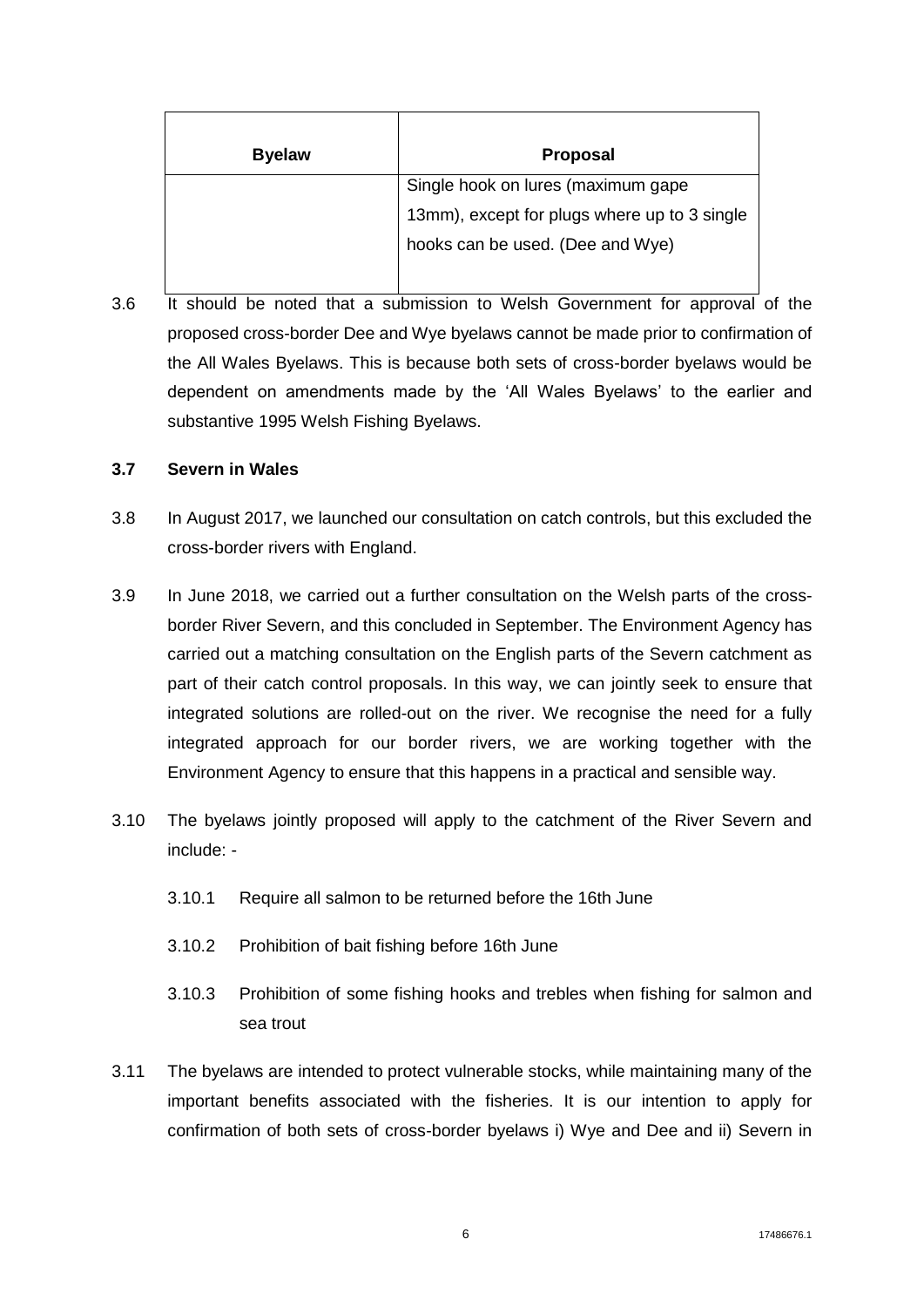Wales, following the conclusion and reporting of the Inquiry and a decision by Welsh Government on the 'All Wales' proposed measures.

#### **4 The Water Framework Directive**

4.1 NRW is the competent authority for developing River Basin Management Plans<sup>4</sup> in Wales. These plans are part of the work to protect and improve the water environment, as set out in the Water Framework Directive 2000<sup>5</sup>. The Directive commits all member states to achieve good qualitative and quantitative status of all water bodies whilst ensuring no deterioration.

Currently many water bodies in Wales are failing to achieve the target of Good Ecological Status, and this reflects the under-performance of many rivers including poor performance of juvenile fish populations, contributing to poor salmon and sea trout stocks.

- 4.2 The plans set out the current status of the water environment, the main environmental pressures, known as significant water management issues (**SWMI**), a programme of measures to resolve the pressures, and the objectives we are aiming to achieve. Plans are reviewed and presented to Welsh Ministers for approval every six years.
- 4.3 The most important issues we believe that threaten the current and potential future uses of the water environment have been grouped into SWMIs. These are based on the standards, methodologies and waterbody network introduced for the second cycle of River Basin Management (**RBD**) Planning. These were reviewed in 2014 through public consultation as part of the ongoing river basin planning programme. These are the main issues that the planned 'Programme of Measures' will tackle to ensure protection and improvement of the water environment across the RBD. In many instances we will need to tackle some of the SWMIs working across various sectors and with other organisations to be able to achieve our objectives, for example actions taken where there are failures resulting from nutrient inputs and bacteria from rural diffuse pollution and actions for sewage and waste water treatment.

**<sup>.</sup>**  $4$  POL/3.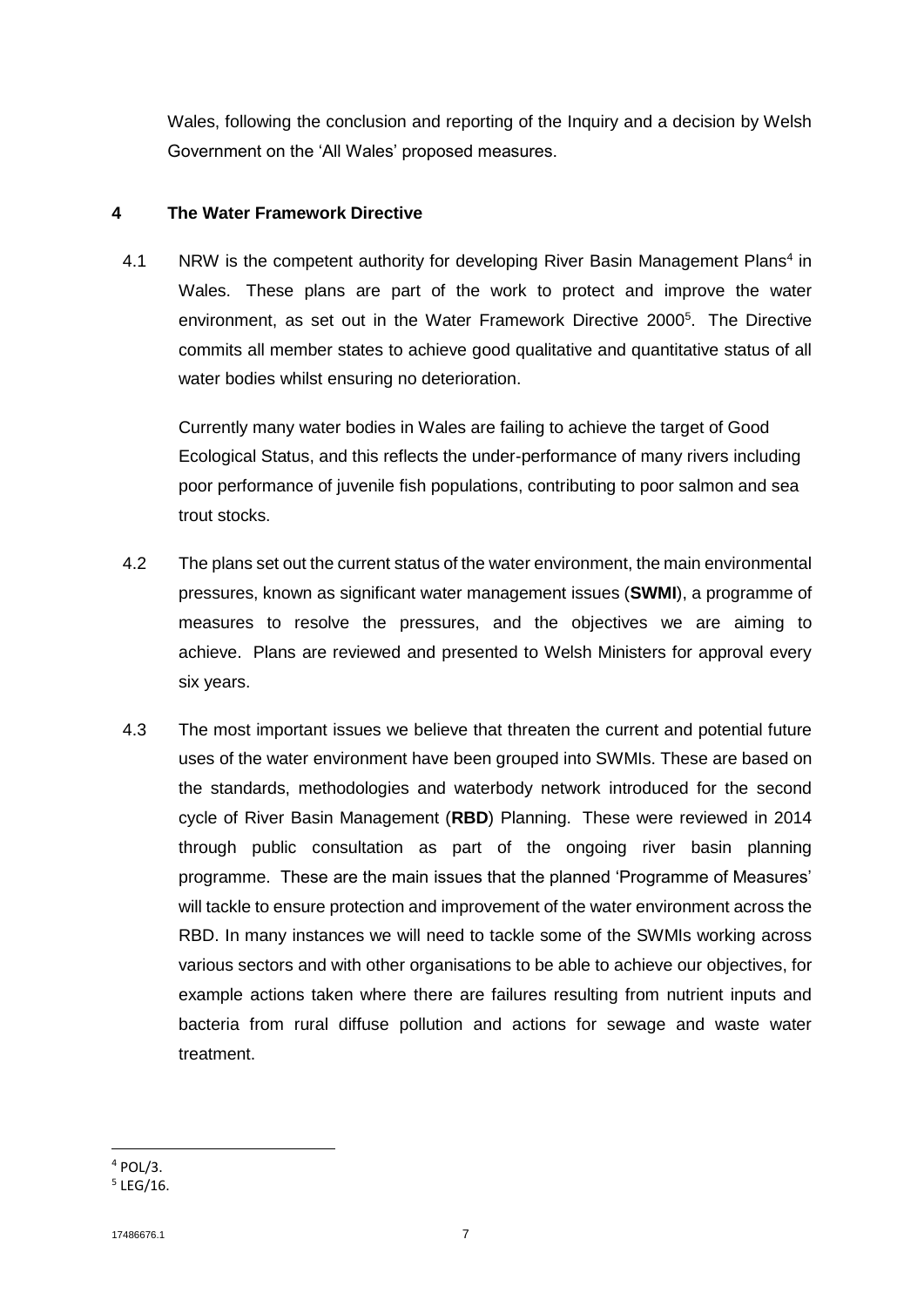- 4.4 The 'Significant water management issues' identified in Wales are :
	- Physical modifications affecting 25% of water bodies
	- Pollution from sewage and waste water affecting 16% of water bodies
	- Pollution from towns, cities and transport affecting 12% of water bodies
	- Pollution from natural flow and level of water affecting 3% of waterbodies
	- Pollution from rural areas affecting 20% of water bodies
	- Invasive Non-Native Species (INNS was not a reason for not achieving good in 2015 in water bodies in the Western Wales RBD)
	- Pollution from mines affecting 23% of water bodies
	- Acidification % of water bodies is included in other SWMI categories
- 4.5 The ongoing and future programmes of work under the WFD are vital contributions to the improvement of environmental conditions in our surface waters, and the ecology they support. This includes our fish populations and so programmes of commissioned work are expected to lead to better environmental conditions for the better performance of fish stocks.
- 4.6 Work under the WFD is covered in greater detail in the evidence of my colleague Mr Robert Vaughan<sup>6</sup>.

# **5 Measures addressing land management**

# **A) Land management measures**

5.1 Measures to improve the environmental condition of our rivers through land management actions are addressed in the statement of my colleague Robert Vaughan.

# **B) Water pollution arising from agriculture**

5.2 The State of Natural resources report (**SoNaRR**) published by NRW in Autumn 2016<sup>7</sup> describes how water quality in our rivers has generally improved over the last 25 years or so, mainly due to improvements and regulation of sewage and industrial discharges. However there remain significant challenges: 63% of our water bodies fail to meet Good or better ecological status.

**<sup>.</sup>**  $6$  NRW/6.

<sup>7</sup> POL/19.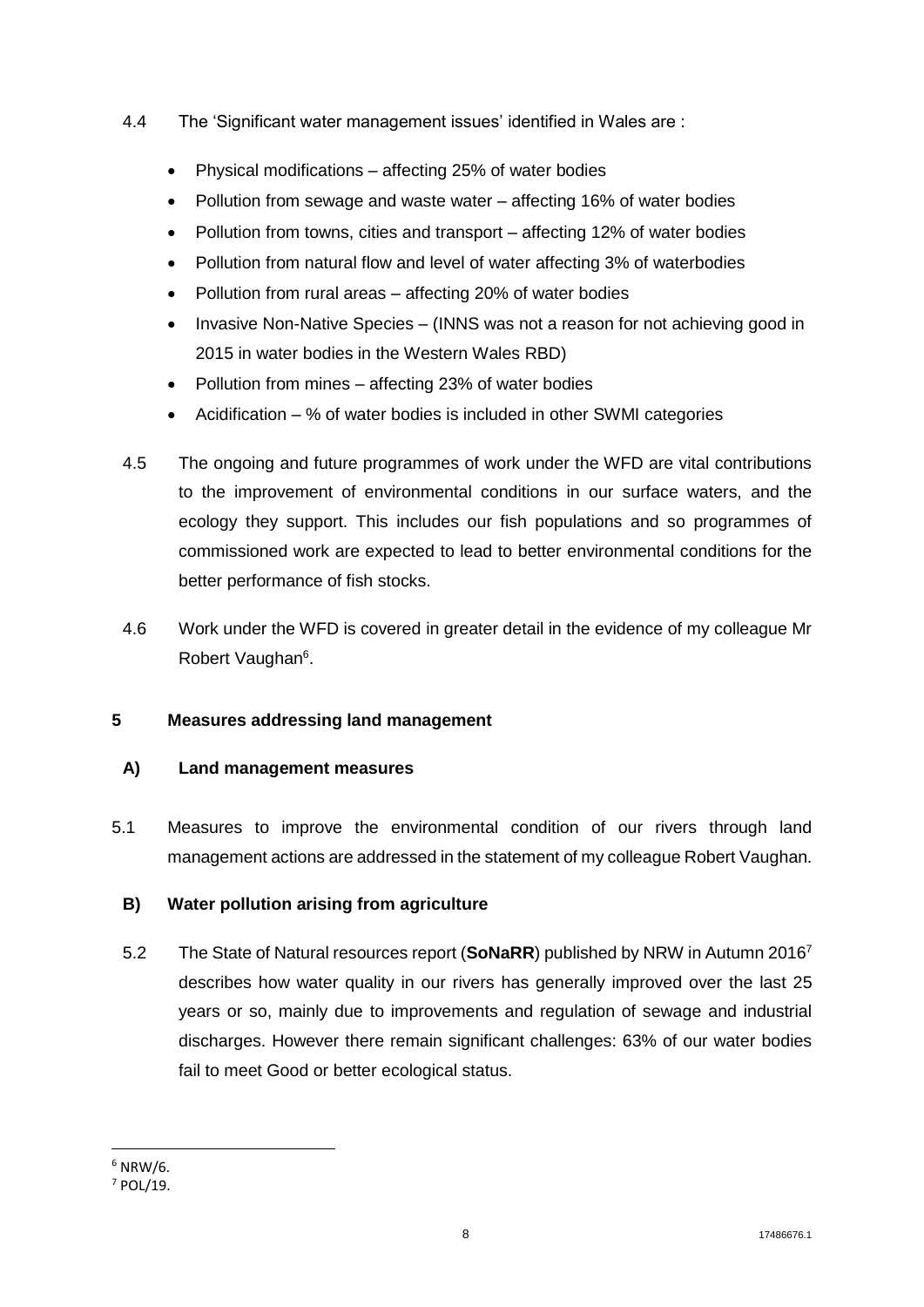- 5.3 A range of factors influence water quality in Wales, including the continued and damaging nutrient enrichment of surface waters resulting from agricultural practices. Inevitably water quality in turn influences the strength and density of fish stocks including salmon and trout.
- 5.4 Agricultural pollution can take two forms:
	- 5.4.1 Point Source Pollution from single identifiable discharge sources such as a pipe or a ditch. If pollutants that may include slurry and silage enter watercourses they increase the biochemical oxygen demand and can result in mortality of fauna including fish. There have been several high profile incidents in this category over the past 2 years.
	- 5.4.2 Diffuse Pollution caused by a variety of land management activities with no specific point of discharge. Such sources can be individually minor however collectively they can result in significant environmental impacts. Examples include entry of spread slurry into watercourses, over-application of fertilisers, and livestock eroding river banks leading to the entry of soils to the water where the sediments cause ecological damage.
- 5.5 The frequency of agricultural pollution incidents in Wales is of great concern. The poultry, pig, arable, sheep, beef and dairy sectors have been jointly responsible for at least 115-165 substantiated pollution incidents annually over the past 8 years. Over 80% of these occurred in South West Wales.
- 5.6 Under the auspices of the Wales Land Management Forum (WLMF; footnote) a multisectoral Working Group has been formed (membership consisting of Welsh Government, the National Farmers Union Cymru, The Farmers Union of Wales, the Country Land and Business Association, the Tenant Farmers Association, Dwr Cymru Welsh Water, Hybu Cig Cymru, AHDB Dairy, Afonydd Cymru and NRW). This Forum aims to assess root causes of agricultural pollution and to provide advice, incentives, regulation and innovation in the farming sectors.
- 5.7 Detail of this work is provided in the evidence of my colleague Mr Robert Vaughan.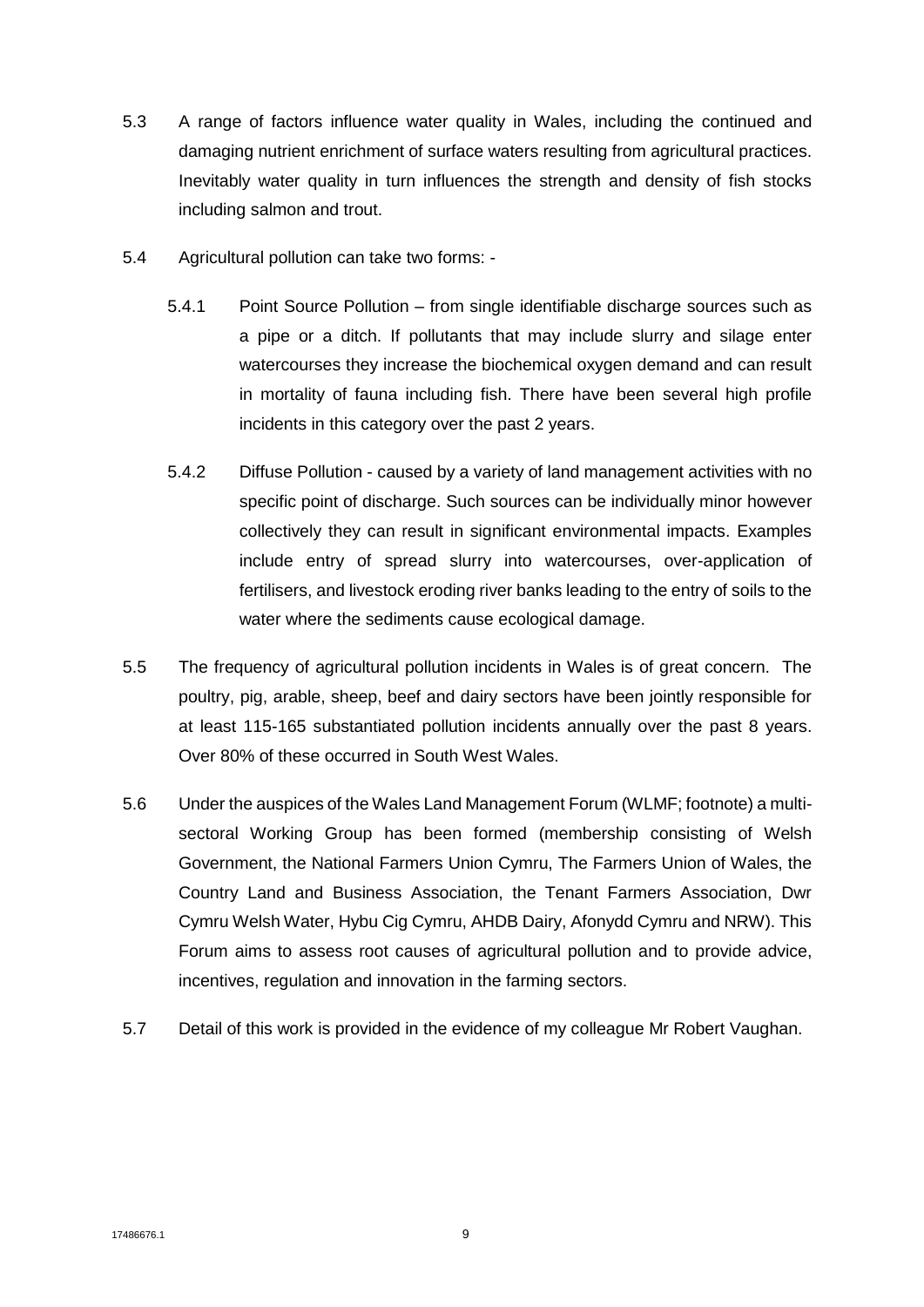# **C) Measures to address the river environment and related factors** *Restoration of rivers*

- 5.8 It is essential that our rivers are in good condition if our fish populations are to flourish. However, most of our rivers are failing to achieve the standards required by the WFD and one of the key factors contributing to this is hydromorphological damage including the effects of barriers to migration of fish. Barriers restrict access to habitats and reduce population abundance below that which might otherwise be attained. This likely to be exacerbated by future flow modifications anticipated under future climate scenarios.
- 5.9 NRW takes an SMNR approach to river restoration, using evidence to work collaboratively internally and externally at appropriate scales (spatial and temporal) to prevent damage to rivers and produce more biodiverse and resilient riverine ecosystems as well as other multiple benefits.
- 5.10 Historically the management of our rivers mainly addressed water quality problems, however the impact of the degraded physical state of our rivers on biodiversity is now widely recognised. Changes to our rivers made by our predecessors, including the construction of thousands of structures that disrupt the connectivity of our rivers, have often caused major ecological damage harming biodiversity and reducing fish stocks. Many impounding structures support key infrastructure such as drinking water supply and flood risk management and are still required by society today, but most today no longer have their original roles but remain, supressing local river quality and biodiversity.
- 5.11 Management of the riparian zones of our rivers has often been poor with unfettered access to rivers of grazing livestock leading to degradation of river banks through erosion and delivery of soils to the river where they settle to the bed and contribute to ecological deterioration by their smothering effects.
- 5.12 Grazing also restricts riparian vegetation and many upland rivers today have little and sometimes no tree cover. They are therefore deprived of the supply of carbon from leaf litter, habitat diversity through supplies of woody debris, and terrestrial insects which can contribute to the food supply for fish. The absence of tree cover also exposes rivers to solar radiation and so adds to the risk of increasing water temperature.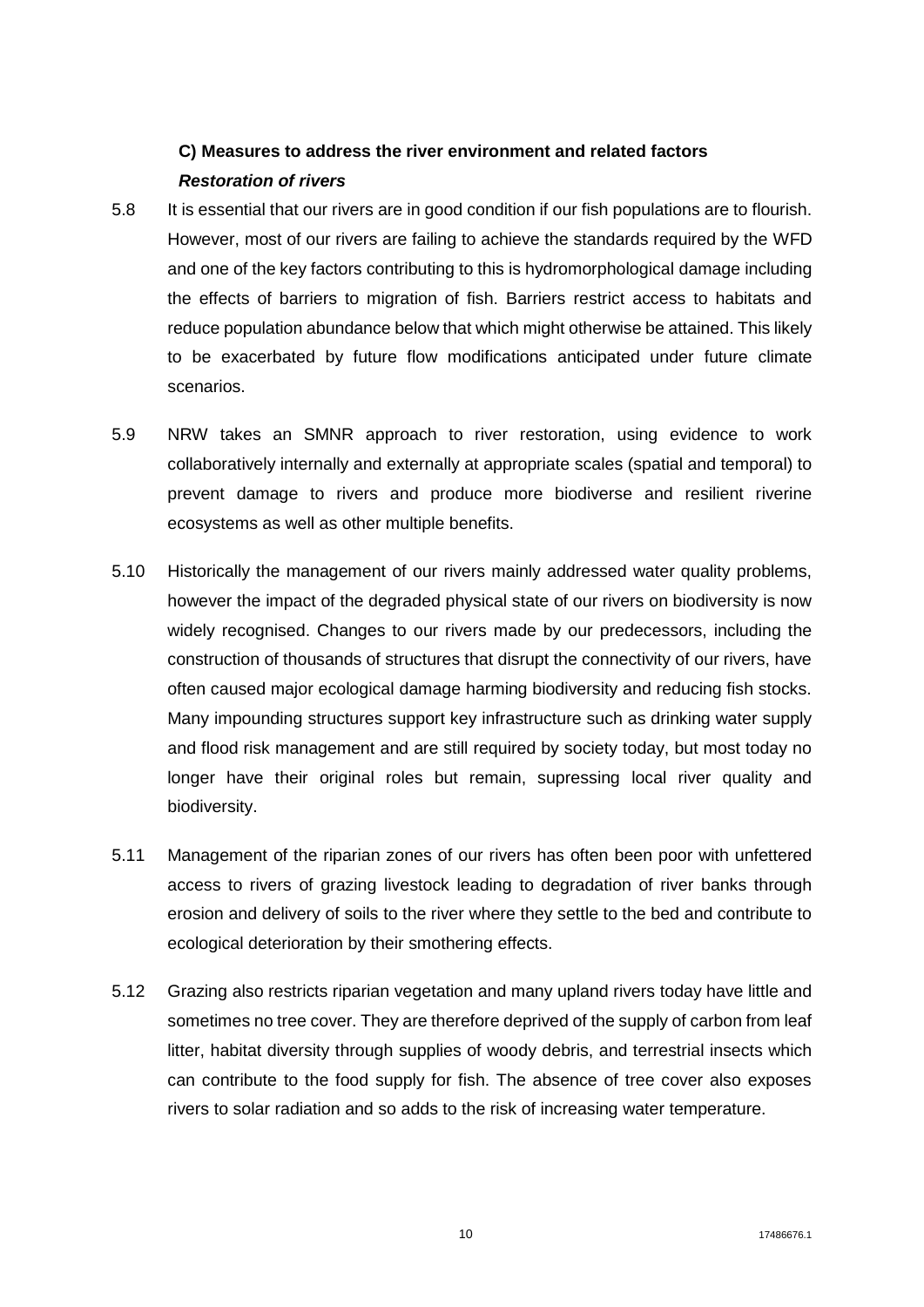- 5.13 River restoration is therefore seen as a critical contribution towards improving fisheries status in Wales, and to ensure that our spawning reserves of fish, comprising also those saved by C&R fishing, have the best conditions for their progeny to flourish. Typically this restoration work consists of improved arrangements fish migration through either the construction of fish passes or removal of barriers, and greater care in management of riparian zones by stock-exclusion fencing and promotion of riparian vegetation.
- 5.14 Knowledge of our rivers gained through survey work and discussions with our fisheries partners is identifying the issues to be resolved if rivers are to be restored to conditions that secure their full ecological potential, including the optimising of conditions for fish populations.
- 5.15 NRW is undertaking a range of actions to restore our rivers:
	- Strategic action: NRW has contributed to the IUCN River Restoration and Biodiversity project that raises awareness of the need for restoration<sup>8</sup>.

NRW managed and delivered an EU LKIFE project to produce Prioritised Improvement Plans and Thematic Action Plans (Diffuse Pollution and Man-Made Changes to Hydraulic Conditions) and is committed to the actions within those plans in all appropriate future initiatives.

We have established a River Restoration Task and Finish group to work across NRW to focus and co-ordinate ongoing work with regards to river restoration.

We are developing a River Restoration Strategy for Wales to deliver SMNR for Welsh rivers.

We are building capacity in NGO sector across Wales to carry out river restoration through partnership working.

We provide support and guidance to external partners including support for the development of project proposals e.g. to

**.** 

<sup>8</sup> The report of this project is available at: [http://www.ecrr.org/Portals/27/River%20Restoration%20and%20biodiversity\\_web\\_1.pdf](http://www.ecrr.org/Portals/27/River%20Restoration%20and%20biodiversity_web_1.pdf)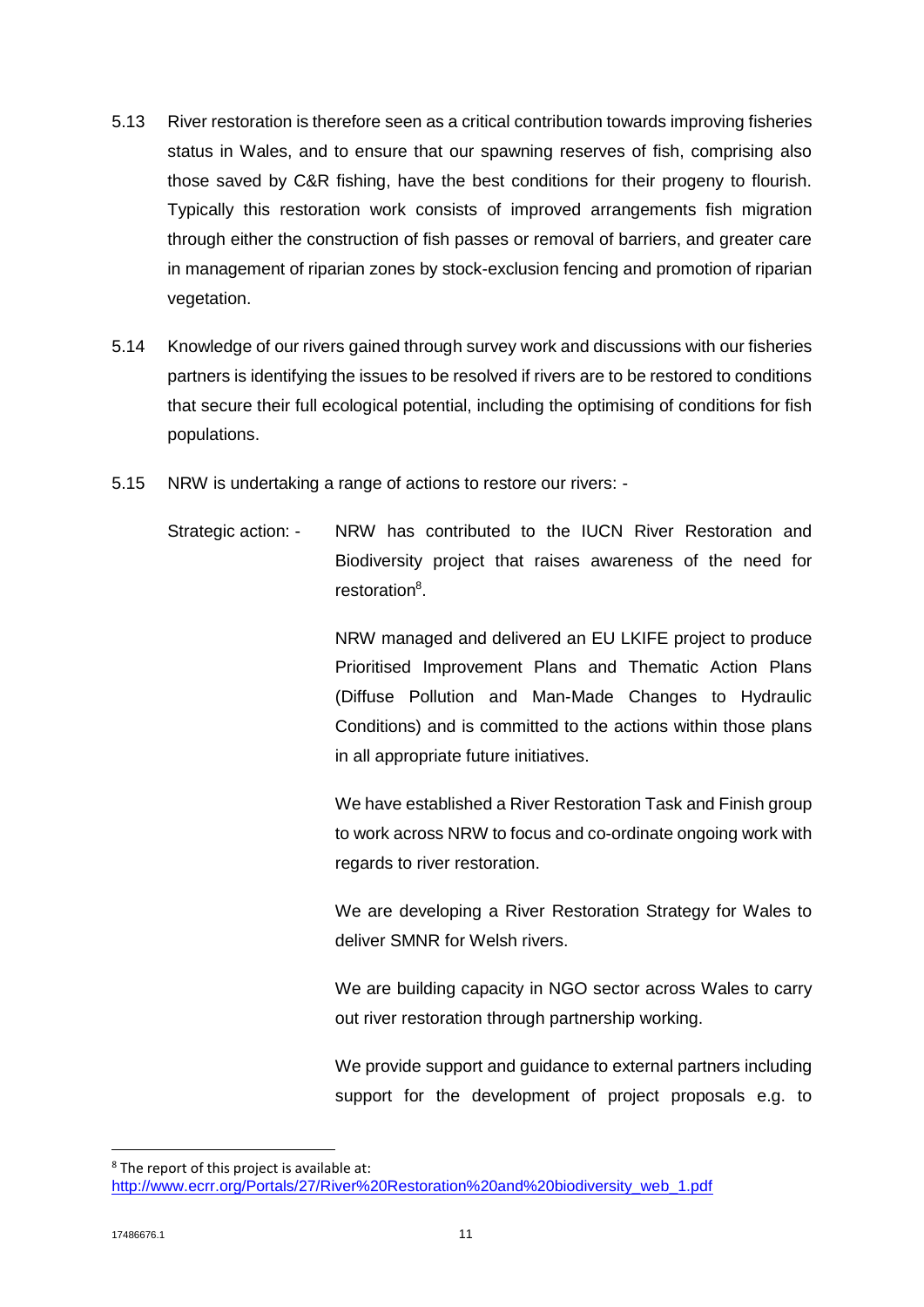Snowdonia National Park Authority for a project on the Afon Eden catchment, and to the Freshwater Habitat Trust for a water friendly farming project on the River Irfon catchment.

We apply for funding for river restoration projects such as LIFE funding for work across the River Dee, for which we are now invited to submit a full bid by January  $30<sup>th</sup>$  2018.

We will use Area Statements to outline opportunities and engage with stakeholders to progress positive works on rivers

Local action: - We are working together with Afonydd Cymru and local rivers trusts to identify and prioritise remediation of all structural constraints that suppress fish stocks. We have commissioned work on 4 river catchments and plan more each year. The output of this very practical work will inform future proposals for river restoration activity and support funding applications to deliver this.

> NRW and its processor bodies have delivered practical works to improve river habitats over the past 20 years, both alone and in partnership with others. Most recently we delivered the "Salmon for Tomorrow" project in which 62 fish passage improvements led to a further 700km of river habitats were made accessible or where existing access was improved.

# **6 Considering avian predation**

- 6.1 In certain circumstances, including demonstration of economic harm to fisheries, NRW will licence the lethal control of predatory birds. Lethal control is licensed as a contribution to ongoing non-lethal scaring of birds away from the location of predatory activity.
- 6.2 All birds are afforded some protection under the Wildlife and Countryside Act 1981<sup>9</sup>. In deciding whether a licence should be granted, all applications to control birds are

**<sup>.</sup>**  $9$  LEG/2.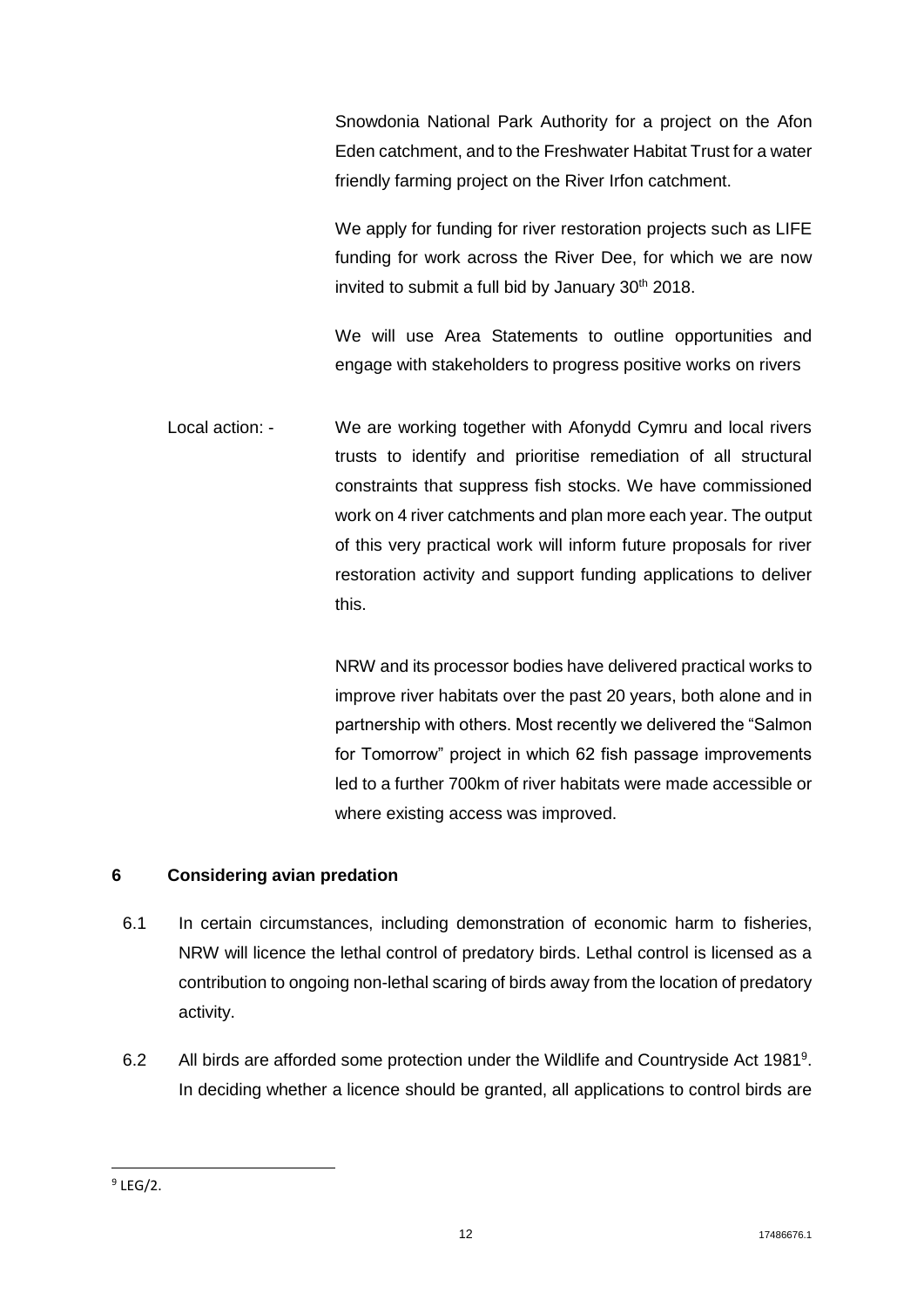assessed in the same way against the relevant policy and within the legal framework of the Wildlife and Countryside Act.

- 6.3 It is illegal to kill wild birds without a licence from NRW. The EC Wild Birds Directive provides a robust framework for the protection of wild birds<sup>10</sup> their habitats, eggs and nests across the European Union. NRW notes, that any policy being considered must ensure continued compliance with the Birds Directive.
- 6.4 A person who kills, injures or takes a wild bird for certain purposes under and in accordance with a valid s16 licence issued by NRW will not be committing an offence. NRW can issue a licence to undertake an action that is otherwise prohibited (e.g. killing, injuring or taking a wild bird) for the purpose of "*preventing serious damage*  to... fisheries or inland waters<sup>"11</sup>. NRW currently acts as the licensing authority for the issuing of licences to control fish-eating birds where they are causing, or are likely to cause, serious damage to natural and inland fisheries in Wales. NRW can only issue a licence for this purpose if it is satisfied that there is no other satisfactory solution<sup>12</sup>.
- 6.5 There is very poor evidence currently available on the impact of licenced control on piscivorous bird populations and conservation status. Therefore, a precautionary approach is applied during the licence consenting process.
- 6.6 NRW has formed a Wales Fish-eating Birds Advisory Group (the '**Advisory Group'**), a joint group between organisations that represent sectors of government, conservation and fisheries management. The Advisory Group will identify evidence and establish expert opinion to ensure Welsh policy continues to be based upon the best available evidence and is robust and fit for purpose.
- 6.7 NRW will help inform the Advisory Group with expert advice from its staff, particularly from the Evidence, Policy and Permitting Directorate, and through close working with those individuals and/or organisations that have evidence and knowledge in the field.
- 6.8 The Advisory Group will:

**.** 

<sup>&</sup>lt;sup>10</sup> The Directive provides for the conservation of all species of naturally occurring birds in the wild state in the European territory of the EU Member States.

 $11$  LEG/2, Section 16(1)(k).

<sup>12</sup> LEG/2, Section 16(1A)(a).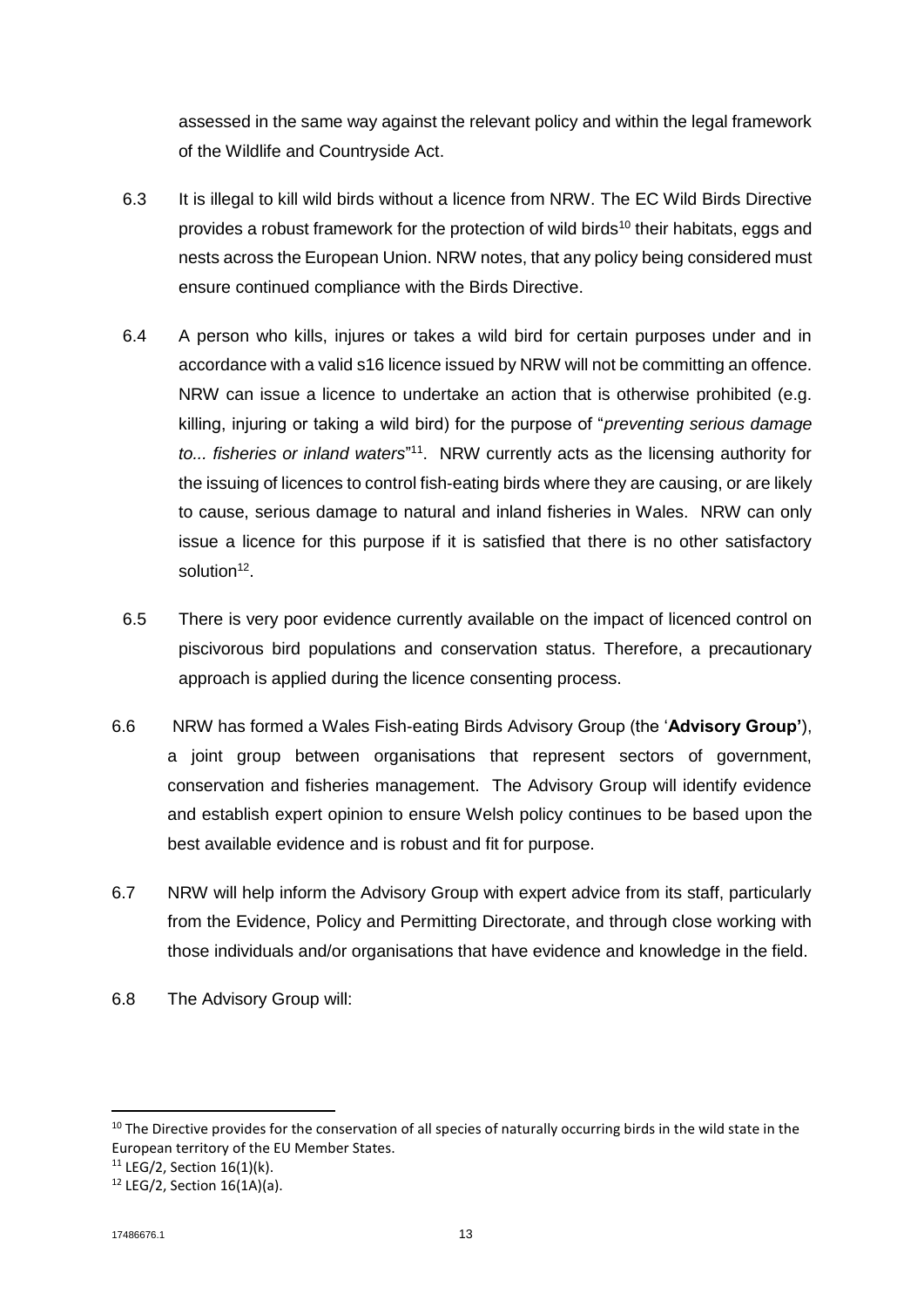- 6.8.1 Review the interactions and effects of piscivorous birds on salmonids and inland fisheries;
- 6.8.2 Review and consider experience in Scotland and England;
- 6.8.3 Seek views and advice from group members concerning requirements for Wales;
- 6.8.4 Produce recommendations for next steps;
- 6.8.5 Ensure any subsequent recommendations are within the existing legal and policy framework, or they identify where legislative or policy changes would be required.
- 6.9 The key output of this group will be a recommendation paper to NRW's Board identifying whether a formal review of Wales' approach to fish-eating birds is required, and if so it will set out the Advisory Group's suggested Terms of Reference, Scope, Time-frames and Standard of Evidence required for such an evidence-led review of the impacts of fish-eating birds in Wales. This recommendation, if accepted, would then be submitted to WG by NRW's Board. The Advisory Group will be time-limited, aiming to put recommendations to the NRW Board in March 2019.

# **7 Addressing climate impacts on our rivers**

- 7.1 Some of the generic river restoration proposals fulfil actions required to partly address potential impacts of climate warming. However, it is worthwhile to set out these key actions.
- 7.2 As river flows are forecast to change, with drier summers, it will be important to ensure that adult salmonids are able to achieve their upstream migrations, not least because of the access this affords to cooler water refugia. The construction of fish pass solutions and, where possible, the removal of barriers greatly support resolution of connectivity constraints.
- 7.3 NRW and partners have constructed in excess of 100 passage solutions over the past decade (e.g. NRW, 2014; Afonydd Cymru, 2015).
- 7.4 The protection of upland streams from increasing warming through solar radiation has been developed by the Environment Agency and is now managed by the Woodland Trust [\(https://www.woodlandtrust.org.uk/publications/2016/02/keeping-rivers-cool/\)](https://www.woodlandtrust.org.uk/publications/2016/02/keeping-rivers-cool/).